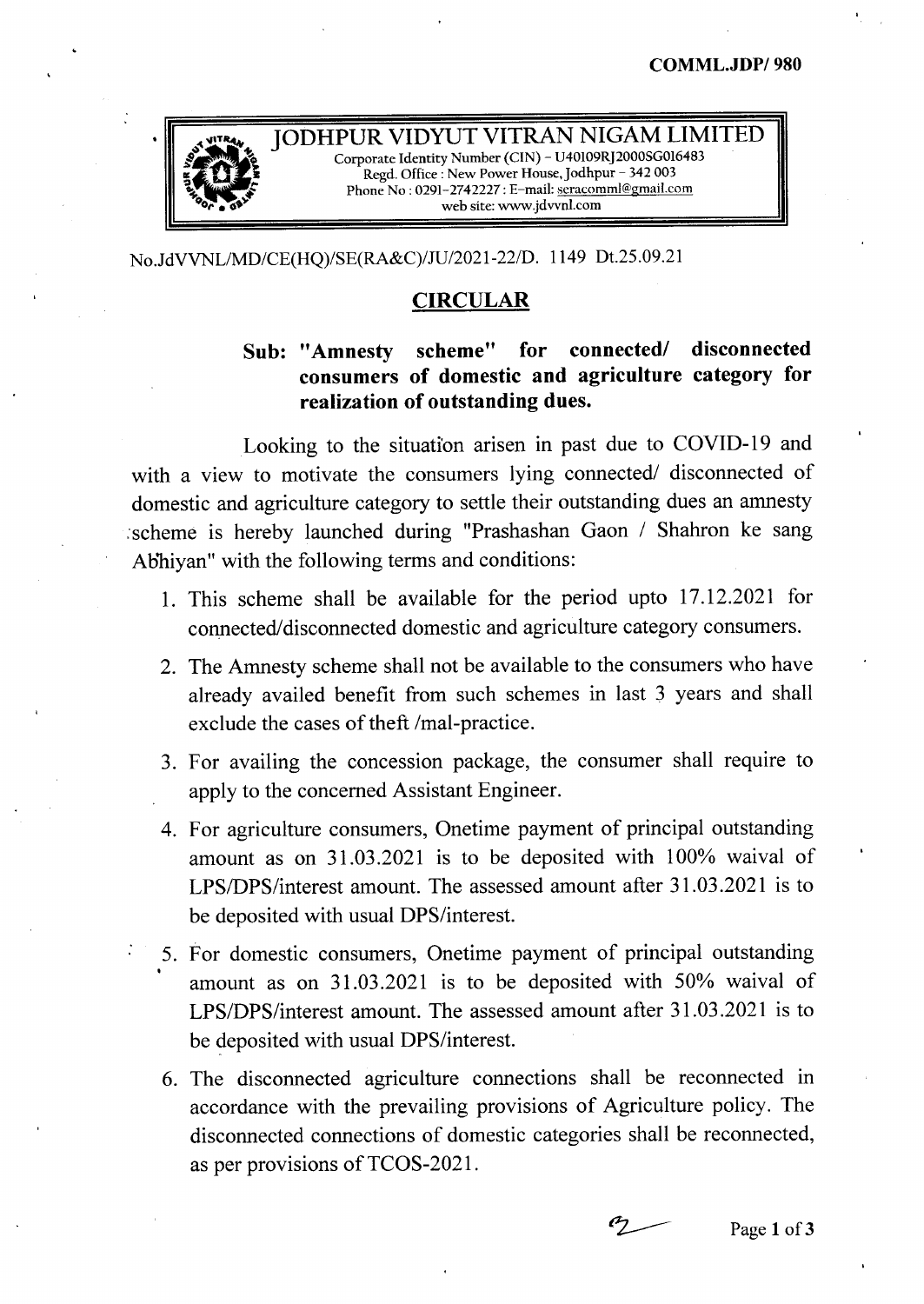COMML.JDPI 980

- .7. The disconnected consumers will be allowed reconnection after depositing the full principal amount and reconnection charges along with other charges and payment of security charges separately as per provisions of TCOS-2021.
- 8. If a case is pending with any court of law and consumer desires to avail benefit of amnesty scheme, he can do so by depositing full principal amount as per scheme & on production of an undertaking to the effect that he will withdraw the court case within a month's time and produce the withdrawal acceptance from the court.
- 9. In case, consumer has dispute with respect to the principal amount & desires to settle first, he may approach to the respective Internal grievance redressal cell/Consumer Grievances redressal forum and after obtaining decision of the settlement forum, can avail benefit of amnesty scheme, provided he produce an undertaking while approaching the (IGR Cell/CGRF) with regards to acceptance of settlement decision and withdrawal of court case, if any, till 17.12.2021. The field functionary shall ensure to get such cases decided from respective cell/forums prior to 17.12.2021 so that they can take benefit of amnesty scheme.

This bears the approval of Chairman Discoms.

By Order,

 $\mathcal{A}^-$ 

(A.K.MEENA) SUPERINTENDIG ENGINEER (RA&C) JODHPUR DISCOM, JODHPUR